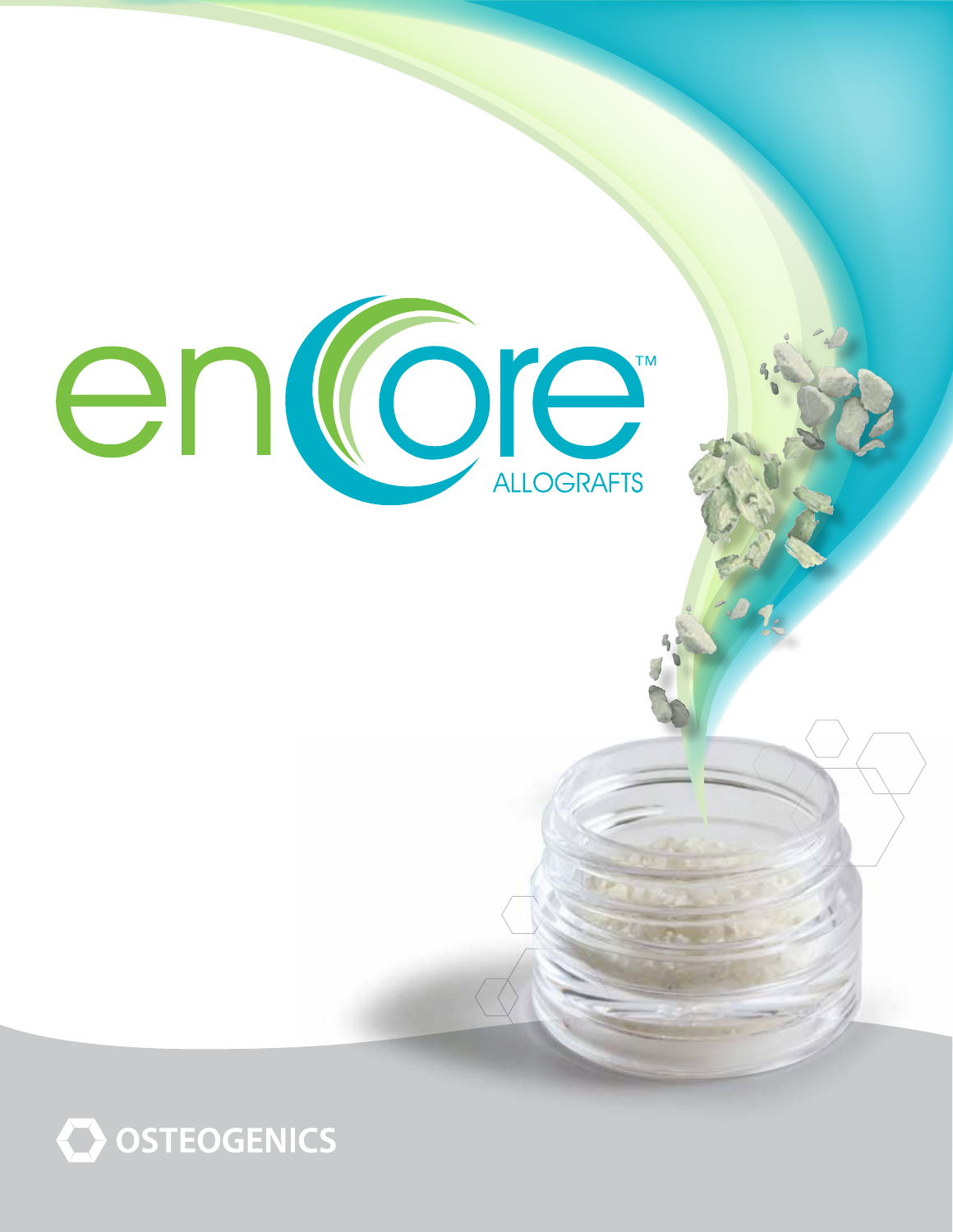# introducing...

**enCore® 70/30 Combination Allograft**, the first allograft particulate bone grafting product combining mineralized and demineralized bone in a single bottle. Already a popular combination among many specialists, enCore® leverages the complementary benefits of space-maintaining mineralized cortical bone with osteoinductive demineralized matrix to optimize the environment for the regeneration of vital bone.

- 
- -
	-
- 
- 
- - *reduce chair-side preparation*
	-

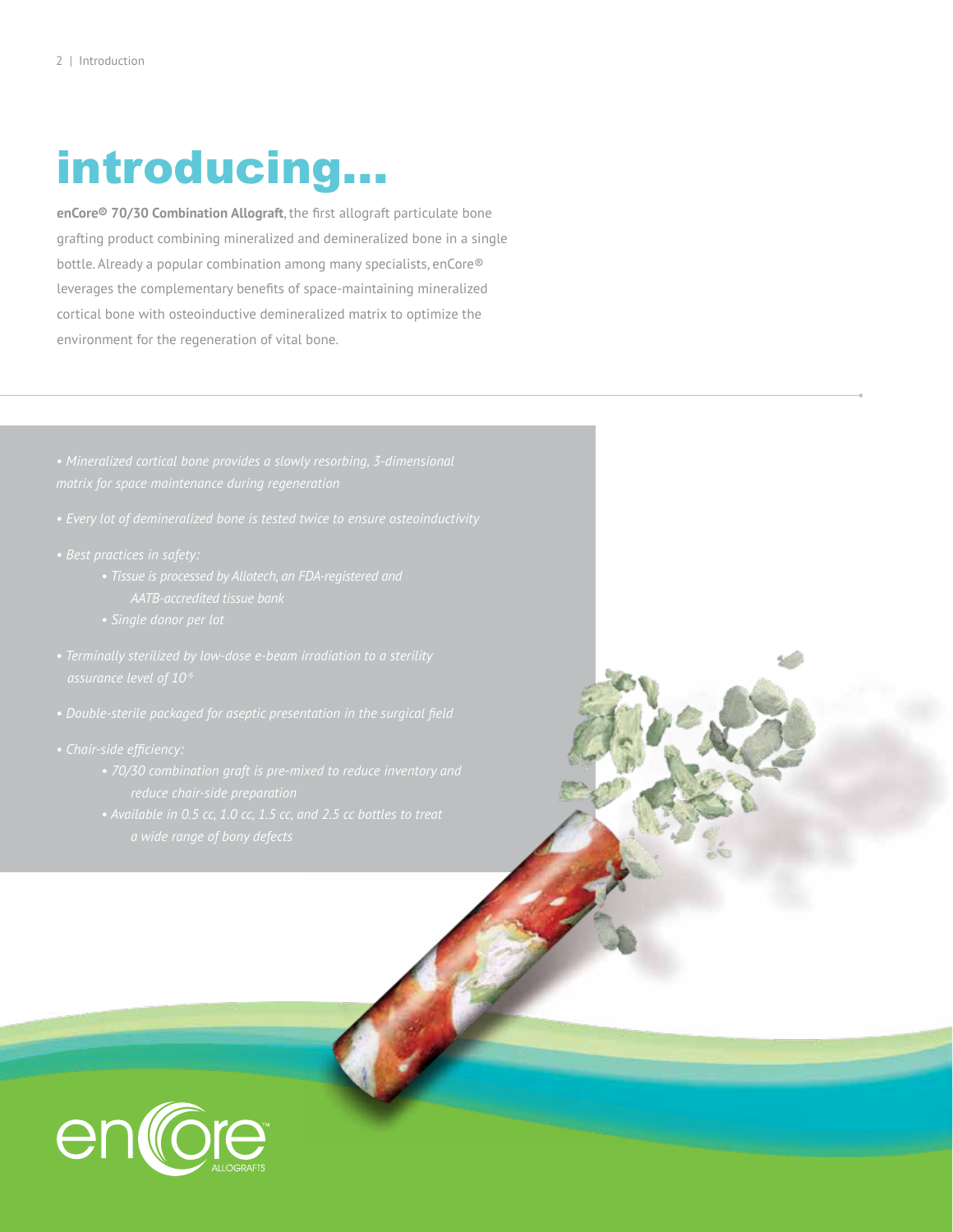

**Guided Bone Regeneration Using a Combination Allograft and High-density PTFE Membrane**





*Representative histology taken at 6 months from a case using 70/30 combination allograft*

### **86% vital bone, 14% residual graft 51% bone, 49% Marrow**

Histology by Michael Rohrer, DDS, MS, University of Minnesota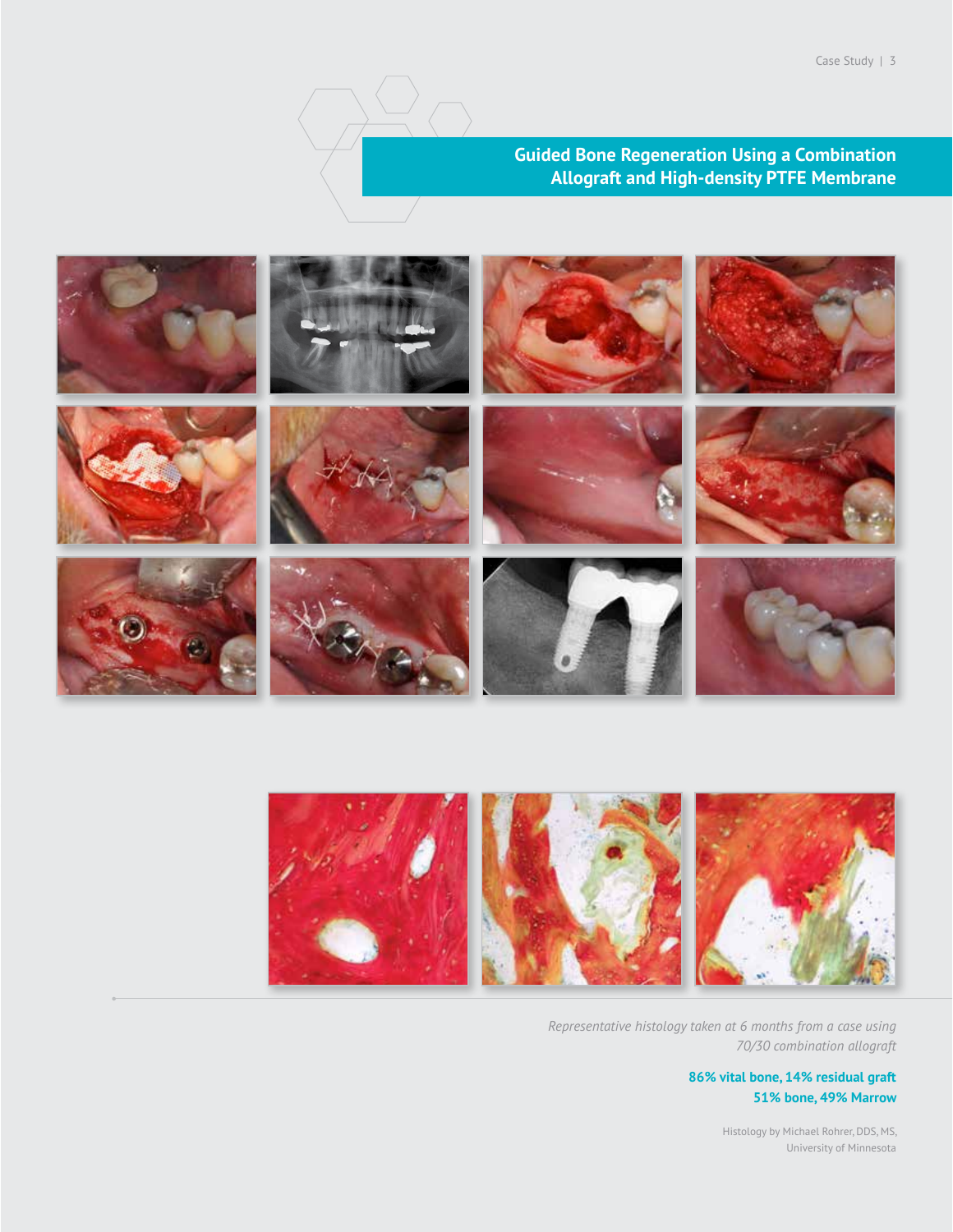# **Each lot of enCore® is processed with performance in mind.**

Throughout the process steps are taken to not only ensure each lot is safe for your patient, but to also verify that each lot of enCore® 70/30 Combination Allograft is osteoinductive. **Aseptic Processing**







*Aseptic processing reduces or eliminates bioburden on the final product and packaging, thereby allowing the use of a very low-dose of e-beam irradiation.*

#### **Pre-Sterilization In Vitro BMP-2 Assay\***

*Prior to packaging and terminal sterilization, every lot of enCore® 70/30 Combination Allograft is tested for a minimum threshold of BMP-2. All lots that fail to meet this threshold are rejected.*

### **Terminal E-Beam Sterilization**

*In choosing a sterilization method and dose, there is a delicate balance between assuring sterility and mitigating impact on product performance. Because of aseptic processing steps, enCore® requires only a low-dose of e-beam irradiation to provide a sterility assurance level (SAL) of 10-6.*

#### **In Vivo Osteoinductivity Verification\***

*Every lot of enCore<sup>®</sup> 70/30 Combination Allograft undergoes a final in vivo post-sterilization test for verification of osteoinductive potential.*

*\* Only demineralized portion of 70|30 combination allograft undergoes testing.*

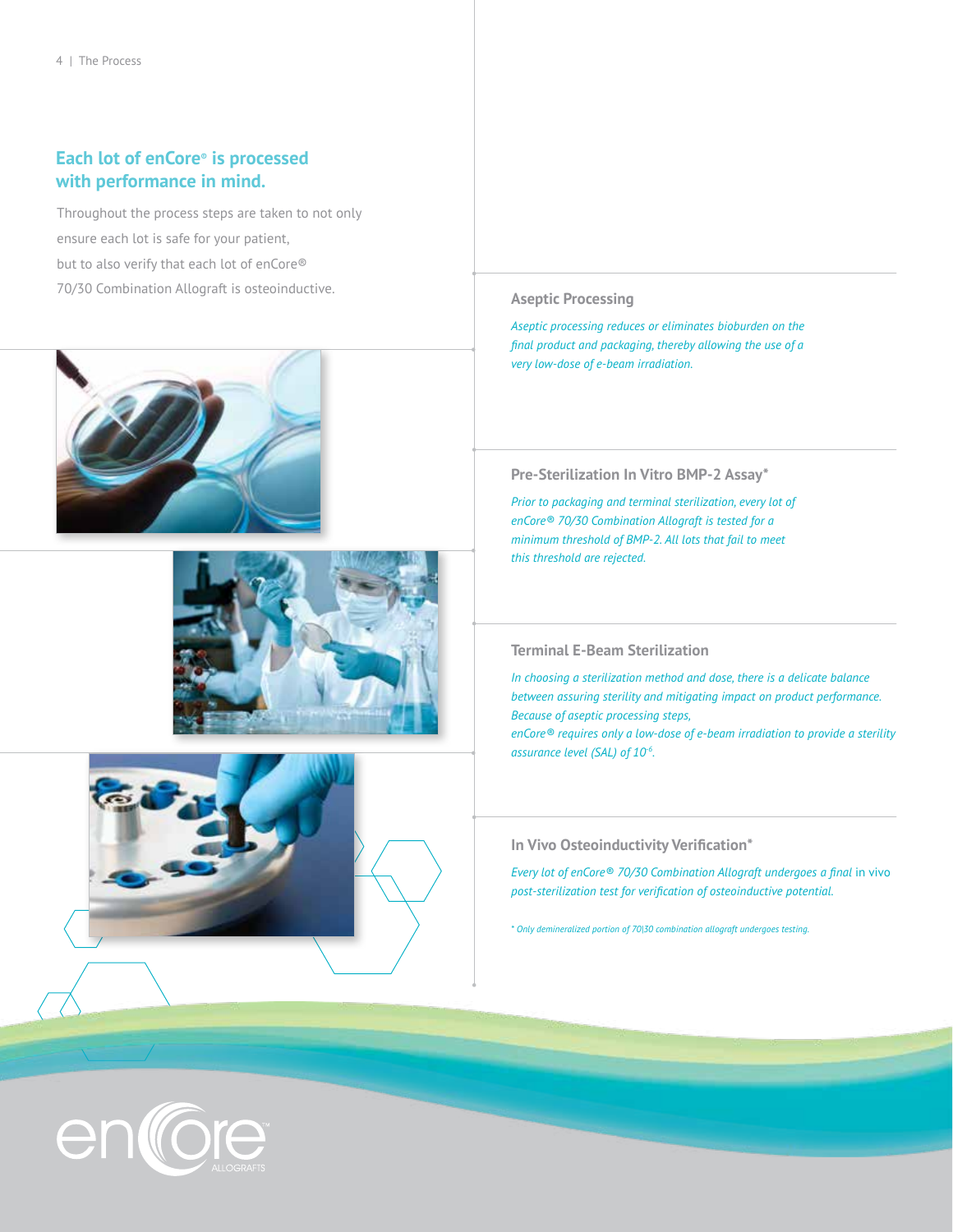# **Rigorous Focus on Safety**

*enCore® is processed by Allotech, an FDA-registered and AATB-accredited tissue bank*

**enCore® allografts are processed with multiple safeguards in place to assure allograft safety. These include:**



**1. Tissue donation process** *initiated by a certified organ procurement organization (OPO)*

*All lots of enCore® Combination Allograft are sourced from a single donor*

**2. Rigorous donor screening** *in accordance with FDA regulations and standards published by the American Association of Tissue Banks (AATB), including verification of donor medical records and social history*

**3. Rigid recovery procedures** *carried out by highly trained and qualified tissue recovery team*

**4. Extensive donor testing,** *including serological and microbiological testing, during recovery, processing and packaging*

#### **5. Aseptic processing**

**6. Comprehensive post-processing review,** *including visual inspection of final allografts*

**7. Terminal sterilization** *using E-beam sterilization*

**8.Allograft distribution** *after verification of labeling, sizing and expiration date*

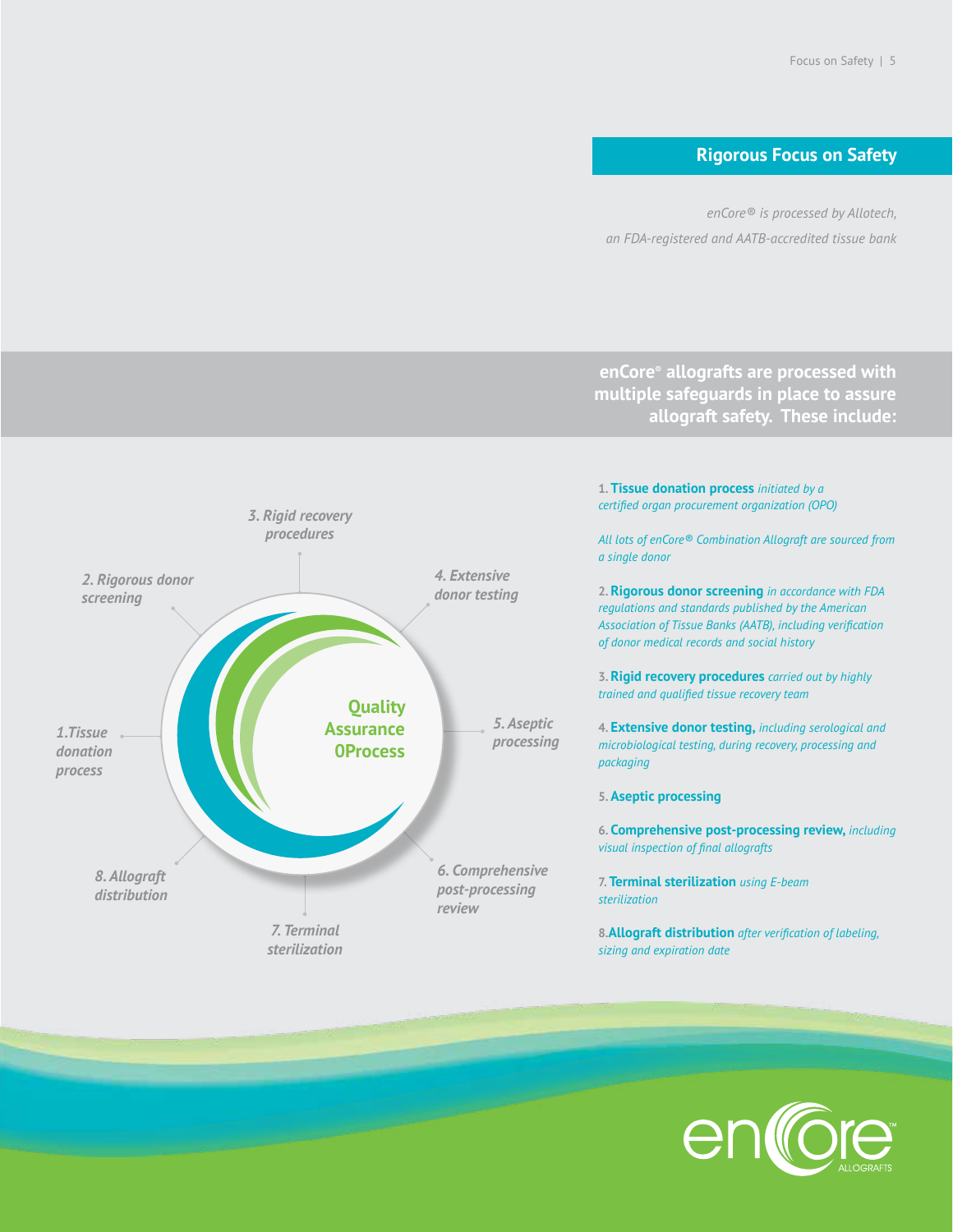# **enCore® 70|30 Combination Allograft** (FDBA & DFDBA)

*70% Mineralized Cortical Allograft and 30% Demineralized Allograft*

**0.25 mm - 1.0 mm Particle Size** 

| \$97         | $0.5 \text{ cc}$  | C73050         | (1 per box) |
|--------------|-------------------|----------------|-------------|
| \$145        | $1.0 \text{ cc}$  | $\vert$ C73100 | (1 per box) |
| \$177        | 1.5 <sub>cc</sub> | C73150         | (1 per box) |
| <b>\$235</b> | 2.5 <sub>cc</sub> | C73250         | (1 per box) |

# **enCore® 50|50 Cortical & Cancellous Allograft**

*50% Mineralized Cortical Allograft and 50% Mineralized Cancellous Allograft* **0.5 mm - 1.25 mm Particle Size**

| \$87         | $0.5 \text{ cc}$  | CM55050 | $(1$ per box) |
|--------------|-------------------|---------|---------------|
| <b>\$125</b> | 1.0 <sub>cc</sub> | CM55100 | (1 per box)   |
| \$155        | $1.5 \text{ cc}$  | CM55150 | $(1$ per box) |
| <b>\$200</b> | $2.5 \text{ cc}$  | CM55250 | (1 per box)   |

# **enCore® OD 30|70 Cortical & Cancellous Allograft**

*30% Mineralized Cortical Allograft and 70% Mineralized Cancellous Allograft* **0.25 mm - 1.0 mm Particle Size**

| \$87  | $0.5 \text{ cc}$ | OD37050 | (1 per box) |
|-------|------------------|---------|-------------|
| \$125 | $1.0 \text{ cc}$ | OD37100 | (1 per box) |
| \$200 | $2.5 \text{ cc}$ | OD37250 | (1 per box) |

# **enCore® Mineralized Cortical Allograft**

*100% Mineralized Cortical Allograft*  **.25 mm - 1.0 mm Particle Size**

| \$59        | $0.5 \text{ cc}$ | <b>SMIN050</b> | $(1$ per box) |
|-------------|------------------|----------------|---------------|
| <b>\$79</b> | $1.0 \text{ cc}$ | <b>SMIN100</b> | (1 per box)   |
| \$93        | $1.5 \text{ cc}$ | <b>SMIN150</b> | $(1$ per box) |
| \$129       | $2.5 \text{ cc}$ | <b>SMIN250</b> | (1 per box)   |



# **www.osteogenics.com |**1.888.796.1923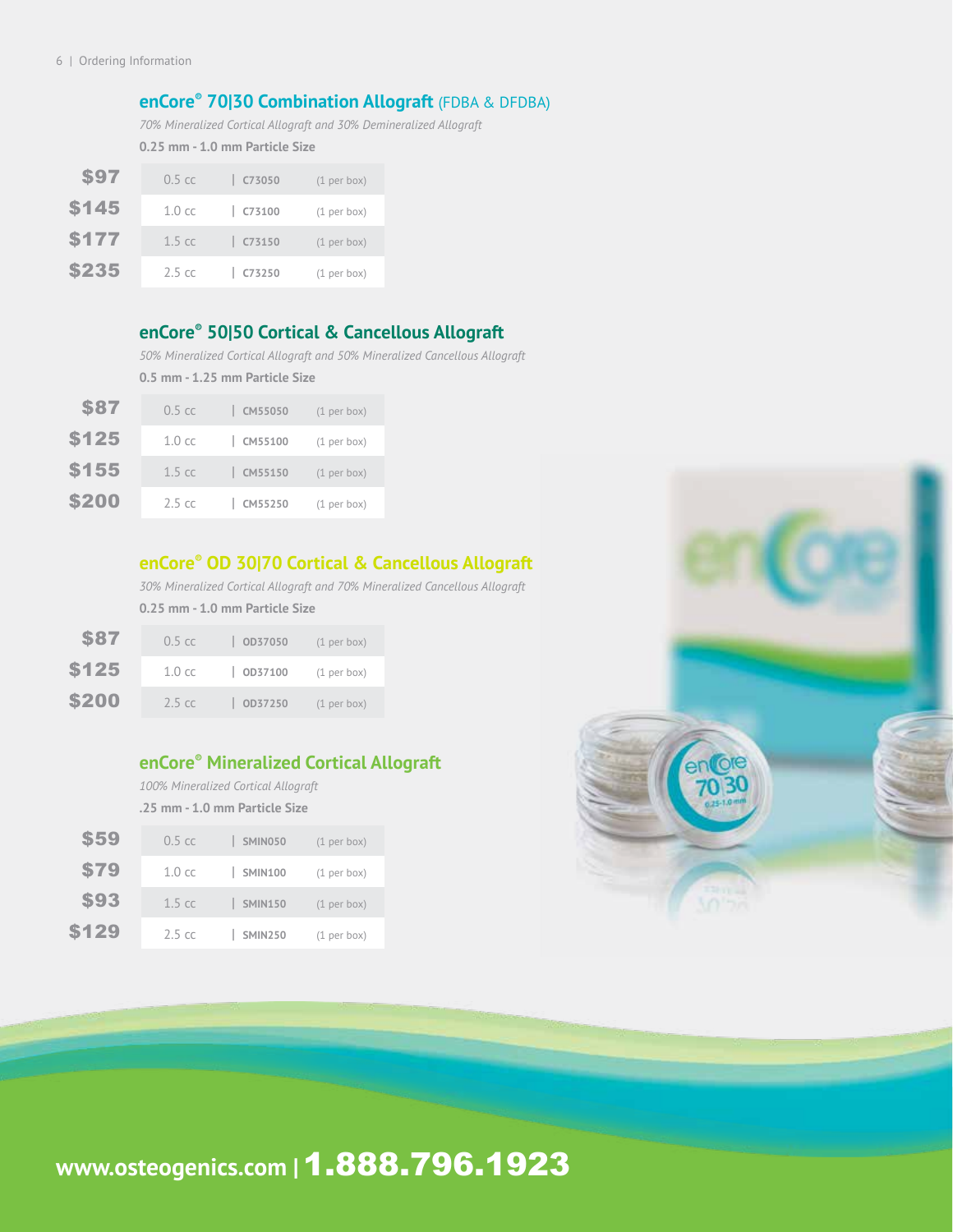Ordering Information | 7



# **www.osteogenics.com |**1.888.796.1923